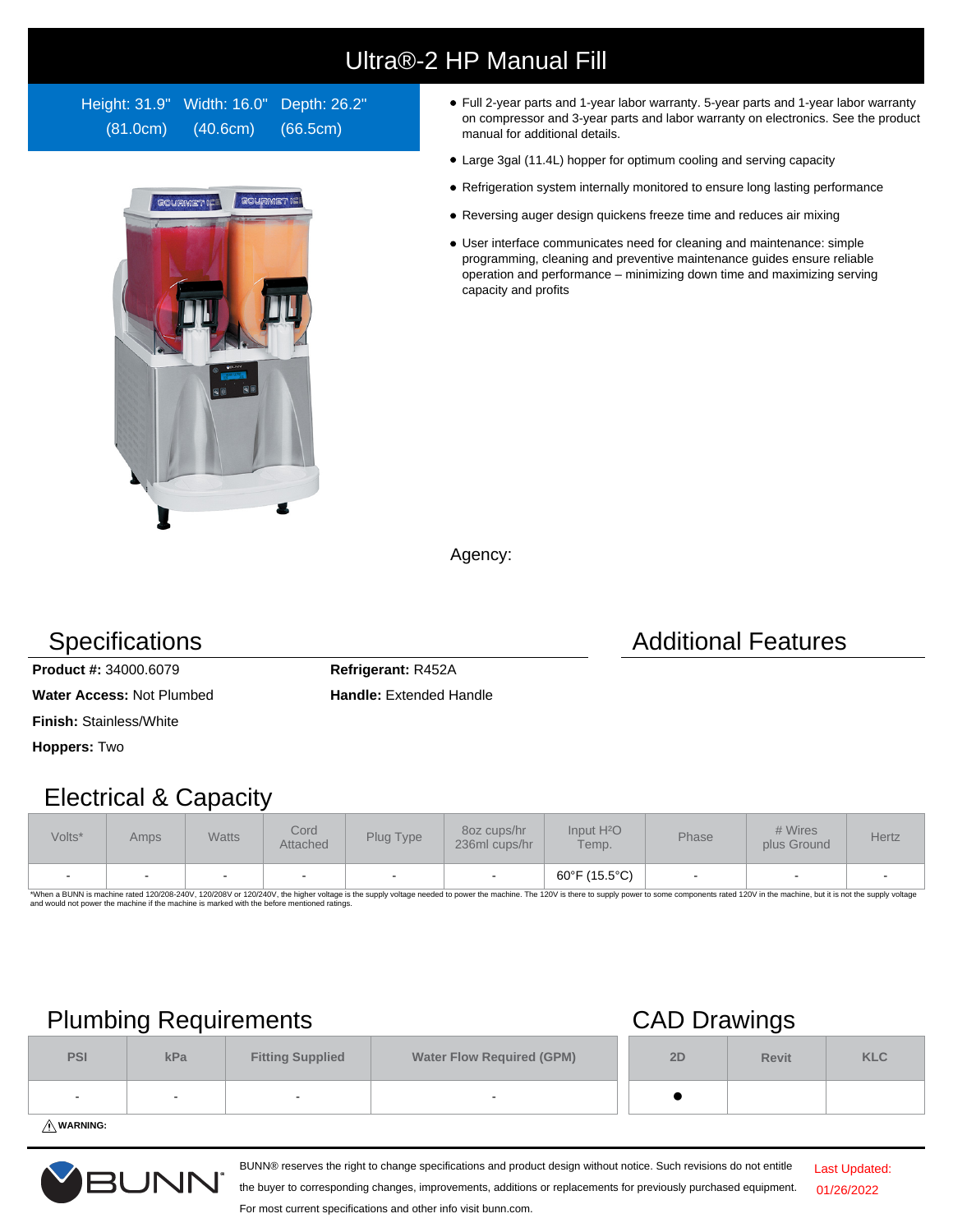

| <b>Unit</b>    |          |          |          | <b>Shipping</b> |          |          |        |                       |  |
|----------------|----------|----------|----------|-----------------|----------|----------|--------|-----------------------|--|
|                | Height   | Width    | Depth    | Height          | Width    | Depth    | Weight | <b>Volume</b>         |  |
| <b>English</b> | 31.9 in. | 16.0 in. | 26.2 in. | 28.7 in.        | 19.1 in. | 24.6 in. | -      | 7.819 ft <sup>3</sup> |  |
| <b>Metric</b>  | 81.0 cm  | 40.6 cm  | 66.5 cm  | 72.9 cm         | 48.6 cm  | 62.5 cm  |        | $0.221 \text{ m}^3$   |  |



BUNN® reserves the right to change specifications and product design without notice. Such revisions do not entitle the buyer to corresponding changes, improvements, additions or replacements for previously purchased equipment. For most current specifications and other info visit bunn.com. Last Updated: 01/26/2022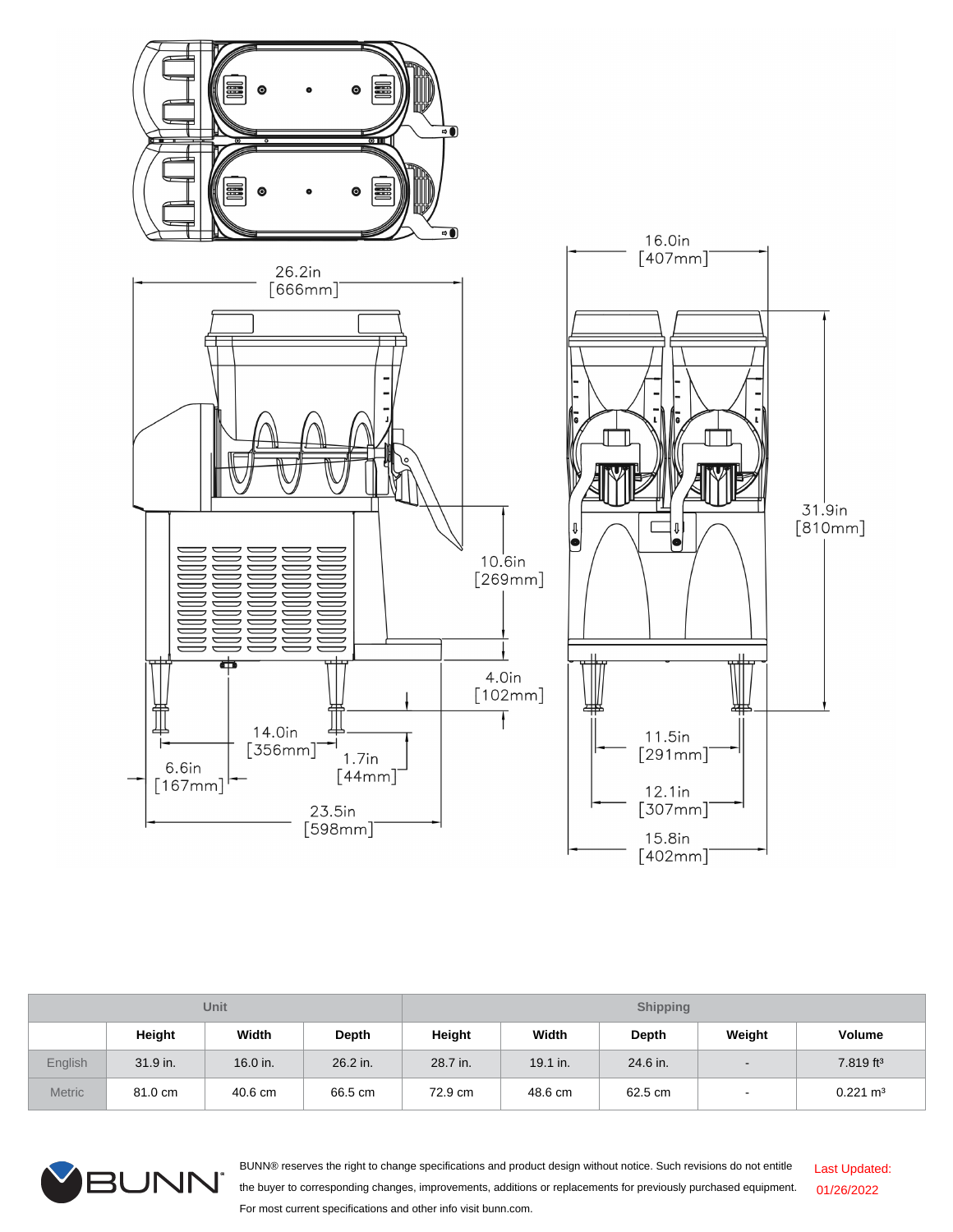## Related Products & Accessories:Ultra®-2 HP Manual Fill(34000.6079)